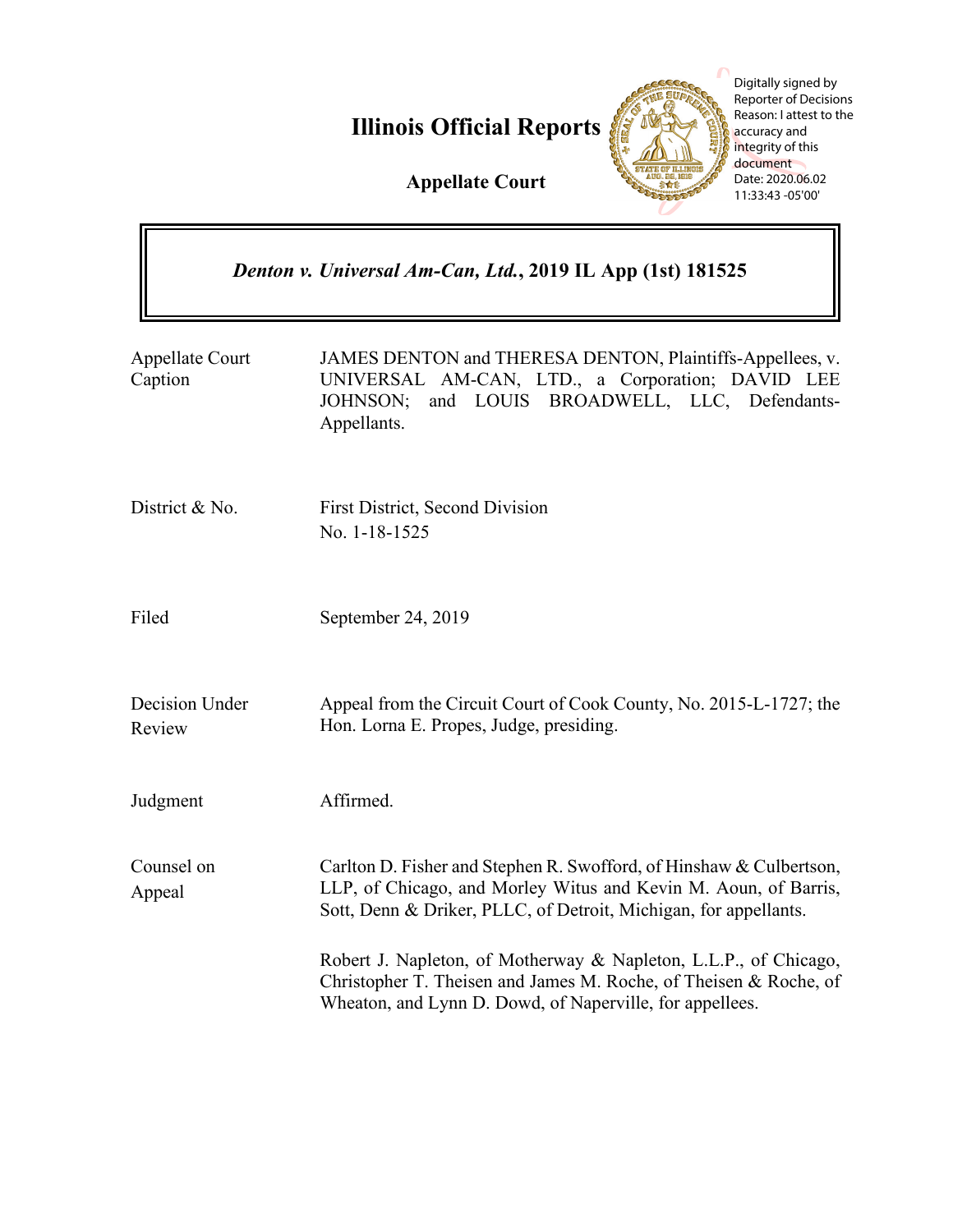Panel JUSTICE LAVIN delivered the judgment of the court, with opinion. Presiding Justice Fitzgerald Smith and Justice Coghlan concurred in the judgment and opinion.

#### **OPINION**

¶ 1 Following a lengthy jury trial, plaintiffs, James and Theresa Denton, prevailed in their personal injury action against defendants, Universal Am-Can, Ltd. (UACL), Louis Broadwell, LLC (Broadwell), and David Lee Johnson (an employee of UACL and Broadwell),<sup>1</sup> for a vehicular accident that occurred in Jasper County, Indiana. Previously, we held that the substantive law of Indiana would govern this case in *Denton v. Universal Am-Can, Ltd.*, 2015 IL App (1st) 132905, ¶ 32 (*Denton I*). The jury awarded plaintiffs compensatory damages of \$19,155,900, after it found that all defendants were negligent and that UACL was also negligent in hiring and retaining its employee, Johnson. In addition, the jury awarded punitive damages of \$35 million, having determined that UACL's conduct was willful and wanton. Defendants subsequently moved for a judgment notwithstanding the jury's punitive damages verdict and a new trial. The trial court denied their motion and entered judgment in favor of plaintiffs.

¶ 2 Defendants now appeal, contending that the trial court failed to follow this court's mandate in *Denton I* when the trial court applied Illinois law to the issues of damages and admissibility of evidence related to the collateral source rule. Defendants also contend that the jury's punitive damages award is excessive, unsupported by the evidence, and fomented by inflammatory statements made by plaintiffs' counsel during closing argument. Last, they contend that Indiana law precludes recovery of the damages against UACL attributable to negligent hiring and retention because UACL admitted vicarious liability for Johnson's actions. For the reasons that follow, we affirm.

#### ¶ 3 BACKGROUND

#### ¶ 4 *UACL Hires Johnson*

¶ 5 Even though this is the second time we will consider this matter, we will examine the facts fully because it is readily apparent that the facts as stated in the first appeal were inaccurately presented to this court based on incorrect facts and conclusions in a police report. Here, we will report the accurate evidence that was adduced at trial.

¶ 6 UACL is an international trucking company that leased semitrailers from Broadwell, an independent contracting company, to carry and transport freight. Johnson applied to be a commercial truck driver for UACL on January 19, 2010. At that time, Nicole Perttunen, a safety coordinator for UACL,  $2$  reviewed Johnson's application. Her duties included determining whether Johnson was qualified to work for UACL based on the company's well-

<sup>&</sup>lt;sup>1</sup>Johnson is an employee of UACL for "safety purposes" and ensuring compliance with the Federal Motor Carrier Safety Regulations. See 49 C.F.R. § 390.5 (2018). He is a statutory employee of Broadwell for "purposes of payroll and workers' comp[ensation]."

<sup>&</sup>lt;sup>2</sup>Perttunen was an official employee of UACL's parent company, Universal Truckload Services, Incorporated.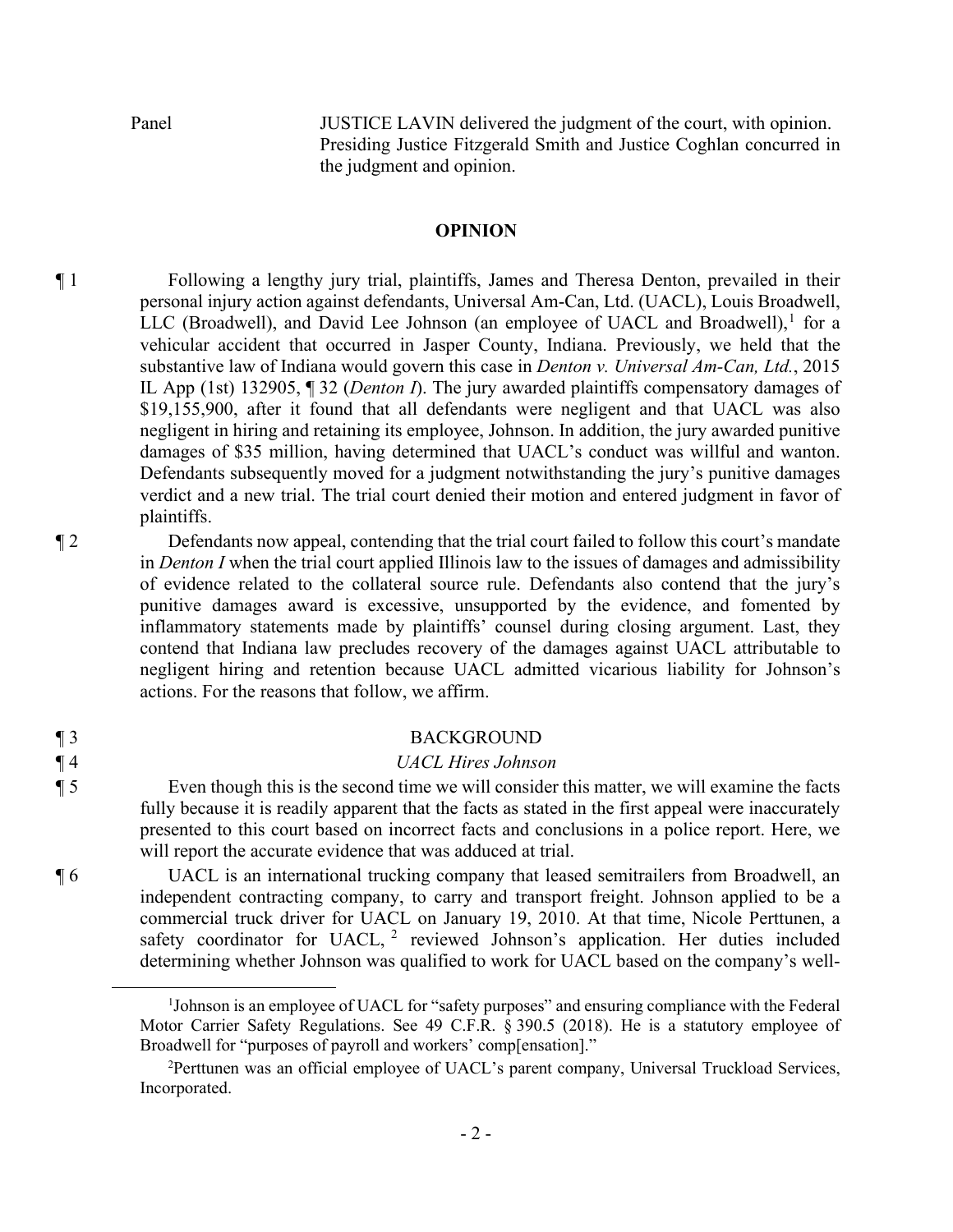established safety standards. She would then either accept or reject his application. As part of that process, Perttunen obtained Johnson's driver qualification file from one of UACL's recruiters, which consisted of his certified application, motor vehicle record, and background check, among other things. Johnson's file revealed the following disturbing negative information.

¶ 7 Johnson held a commercial driver's license from South Carolina even though he had never completed a truck driving course. Within three years of applying to UACL, Johnson was involved in four accidents, had three moving violations, and had his license suspended twice. Johnson's application only listed two accidents, no moving violations, and one license suspension. Within 10 years, he was employed by seven different companies, but his application listed six. And even though his application listed one termination, Johnson testified that he was never fired. Conversely, Johnson was actually terminated from four of those seven companies for reasons that included tailgating a motorist, a felony conviction, too many points on his license, and crashing into a vehicle after refusing to let it merge onto an interstate ramp. Regarding the last incident, Johnson testified, "I don't have to let nobody off a ramp."

¶ 8 In the seven years prior to applying at UACL, Johnson was convicted of nine traffic-related offenses, notably, three for speeding and one for speeding more than 10 miles per hour over the speed limit. Additionally, he was convicted of disobeying an official traffic device, failing to pay a speeding ticket or otherwise appear, turning unlawfully, improperly parking, and not wearing a seatbelt. Johnson was also convicted of four counts of "felony reckless aggravated assault" on November 29, 2004, for attempting to break, with a tire thumper, the headlights on a vehicle occupied by four women. Johnson testified that while he was driving a truck, a car was tailgating him on the highway with its high beams on so he pulled off "to bust its headlights \*\*\* for blinding [him]." Johnson testified that as a result of the conviction, he learned to ignore those "ignorant people, out [there] on the interstate, that don't know nothing about driving a truck." Three weeks later, Johnson was convicted of "misdemeanor assault and battery of high and aggravated nature."

¶ 9 Perttunen testified that Johnson's felony conviction, having occurred within the last 10 years, automatically disqualified him under UACL's safety standards.<sup>3</sup> Consequently, she rejected his application. After Perttunen rejected any potential employee application, the process called for a recruiter to put that driver's qualification file into the company's "no-hire" file and inform the applicant of UACL's decision. Instead, the file went to Doug Moat, UACL's safety director. Moat acknowledged Perttunen's "unequivocal" rejection but nonetheless considered Johnson's application. Moat admitted that Johnson was but a "marginal candidate," conceding that UACL was forced to accept "marginal drivers" in order to make a profit. Regarding Johnson's felony conviction, Moat testified that it was "directly related" to Johnson's occupation as a professional truck driver. Furthermore, Moat agreed that Johnson "never should have been allowed to drive a UACL rig" under the company's standards. Yet, he still hired Johnson on February 3, 2010.

<sup>&</sup>lt;sup>3</sup>We note there is conflicting testimony regarding UACL's automatic disqualification time period for felony convictions; however, the record supports Perttunen's testimony that it was a 10-year period and defendants do not dispute this fact on appeal.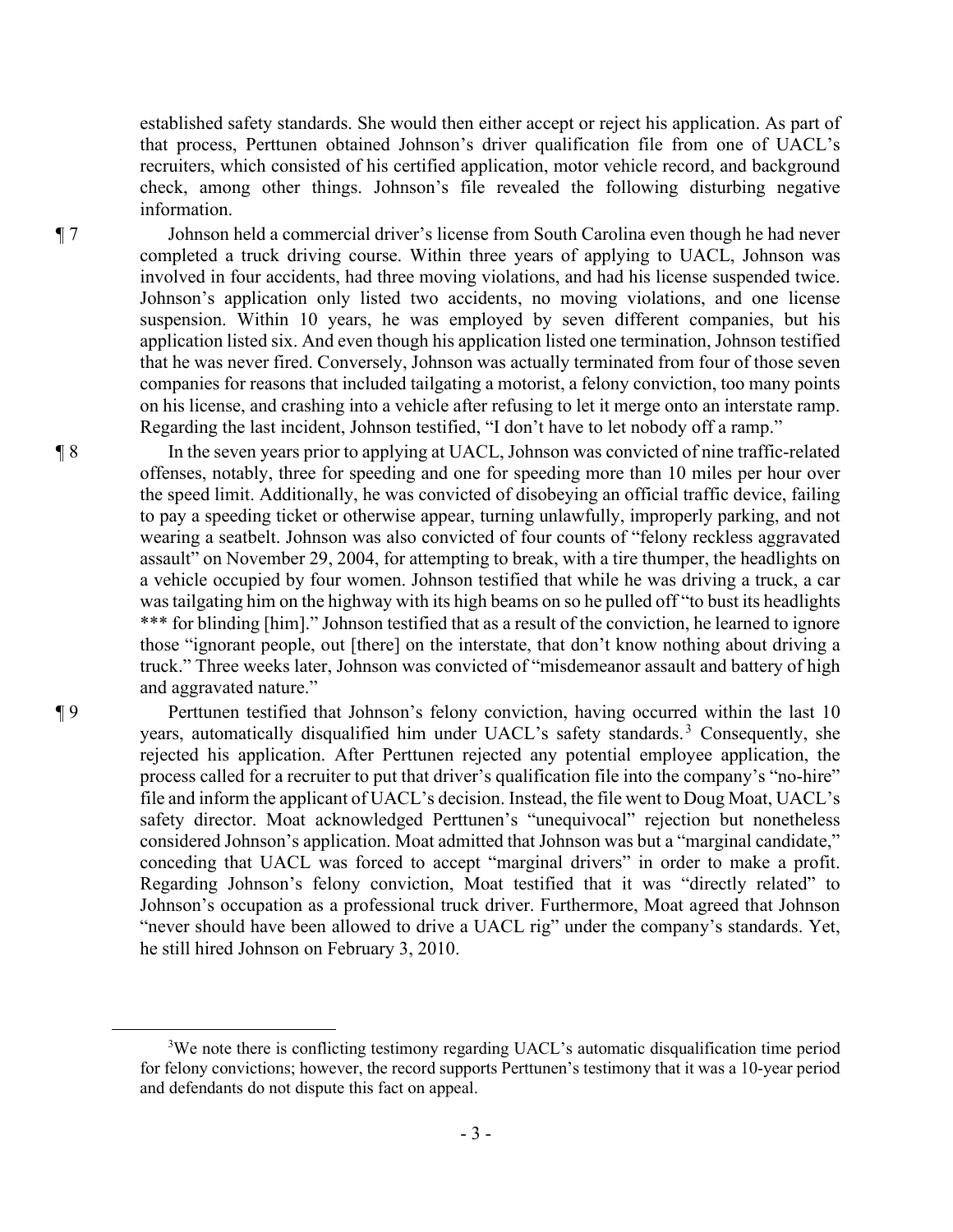#### ¶ 10 *UACL Retains Johnson*

- ¶ 11 Pursuant to UACL's policy, drivers were required to attend a safety orientation within a week of being hired. Johnson took a slower approach, waiting nearly a month to attend. Johnson received five warning violations a few weeks later and consequently was put on probation for six months. During that time, Johnson was required to attend a safety meeting before he could be dispatched. Furthermore, Moat advised Johnson: "If you have any additional moving violations, accidents or safety incidents, we will be forced to revoke your driving privileges under [UACL] authority." Johnson failed to attend the mandatory safety meeting and, within weeks, received a speeding ticket, three moving violations, a logbook violation, and had his license suspended over the next nine months. UACL not only continued to employ Johnson, but it also dispatched Johnson while his license was suspended. Moat testified that after Johnson was hired, UACL "never ran" his motor vehicle report or monitored his license, which meant that UACL never made itself aware of the various deficiencies detailed there.
- ¶ 12 UACL also had a policy that assessed a different number of points for every violation, accident, or safety incident. For each instance, the corresponding number of points would be added to the driver's record where it would remain for 30 months. According to Moat, a driver who had more than 30 points on his record would be terminated. As for Johnson, he was not terminated despite having at least 36 points on his record that year.

#### ¶ 13 *Accident*

¶ 14 On February 8, 2011, George Kallis, now deceased, was driving the wrong way on an interstate highway in Indiana. As a result, two vehicles swerved off the road but effectively avoided Kallis and any other vehicles. Meanwhile, Johnson was in the left lane, driving a truck above the speed limit on a suspended license. Johnson had "no idea" there was a wrong-way driver but still crashed into the Jeep ahead of him occupied by James Denton. That collision pushed the Jeep into the right lane where it slammed into the fuel tank of another semitruck. James testified, "I sure did feel it because I hit his fuel tanks and diesel fuel went everywhere, including all over me, the inside of the car, my eyes, everywhere." After James eventually managed to crawl out the rear passenger window, he was taken to Jasper County Hospital.

¶ 15 After the accident, James suffered from multiple traumatic injuries, resulting in posttraumatic stress, depression, and anxiety. James underwent nine surgeries, which included spinal fusions, as well as three knee surgeries. He now has a prosthetic metal knee. In addition, James sustained severe nerve damage and consequently had spinal surgery to open his nerve canals, which was unsuccessful. Due to the nerve damage, James experienced urinary incontinence and ultimately sustained a neurogenic bladder. James regularly has to catheterize himself and wear adult diapers, which, in turn, has negatively impacted his marriage and strained relationships with his children and grandchildren. James has been unable to work since the accident and regularly takes Norco to manage his pain as an alternative to wearing fentanyl patches, which left him with debilitating side effects. James also continues to see a counselor for depression and anxiety.

# ¶ 16 *Verdict*

¶ 17 The record reveals that the jury was instructed on Indiana law as it applied to punitive damages, gross negligence, comparative fault, and contribution liability. As such, the verdict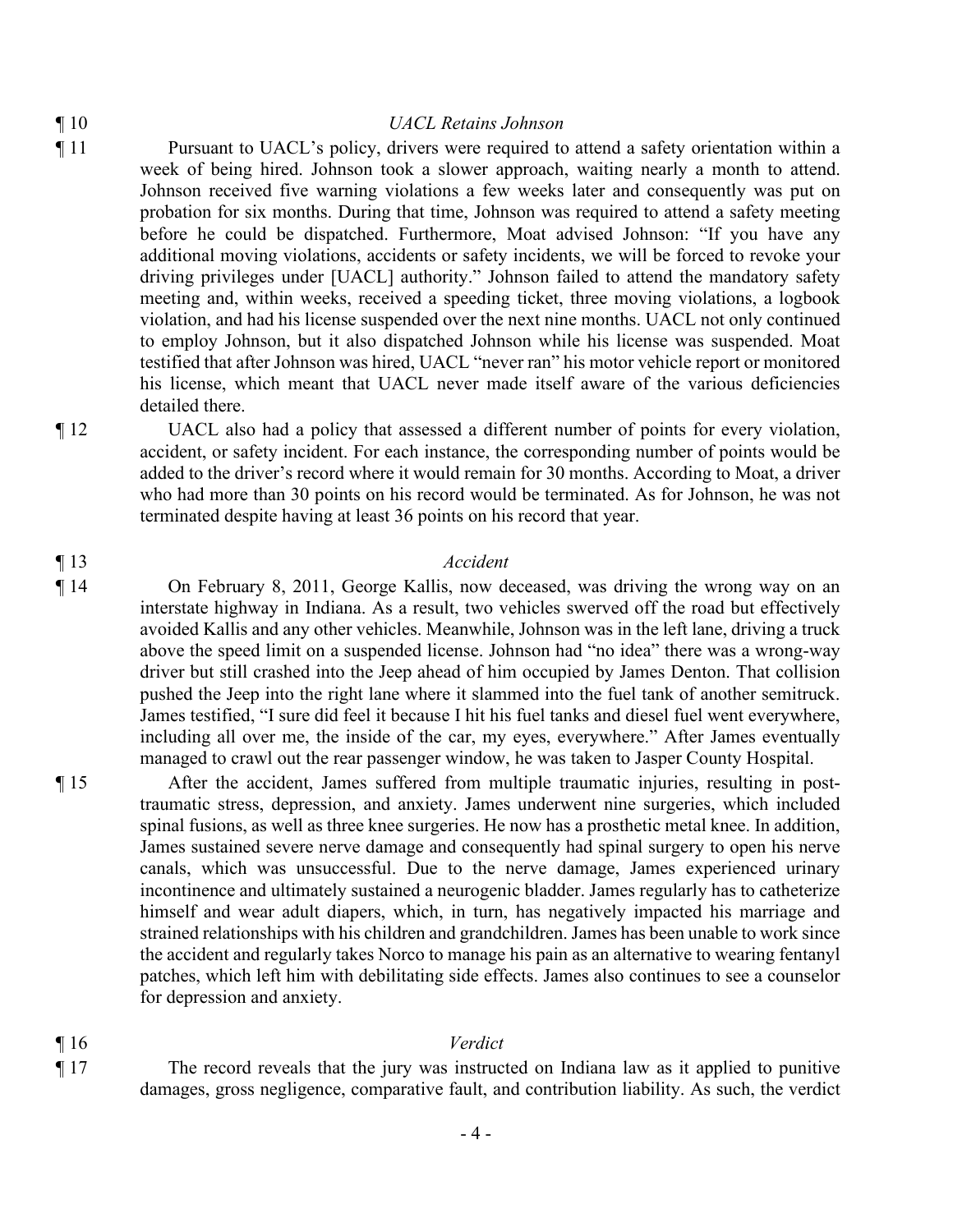form that was provided to the jury allowed the jury to find Kallis liable by ascribing a percentage of negligence owing to his conduct. Following deliberations, the jury found in favor of plaintiffs on their negligence claim against Johnson, individually and as an agent of Broadwell and UACL, and assigned 40% of the fault to Johnson, Broadwell, and UACL for that claim. In addition, the jury found in favor of plaintiffs on their claim for negligent hiring and retention against UACL and assigned 60% of the fault to UACL for that claim. The jury specifically assigned 0% fault to Kallis.

¶ 18 The jury awarded James compensatory damages in the total amount of \$16,095,900, which included: \$1,178,900 for reasonable expenses of necessary medical care, treatment and services rendered; \$2,917,000 for present cash value of earnings reasonably certain to be lost in the future; \$6 million for pain and suffering experienced and reasonably certain to be experienced in the future; and \$6 million for the disability experienced and reasonably certain to be experienced in the future. The jury awarded Theresa compensatory damages in the total amount of \$3,060,000, which included: \$60,000 for reasonable value of the services of her husband which she has been deprived and the present cash value of the services reasonably certain to be lost in the future, and \$3 million for the reasonable value of the society, companionship, and sexual relationship with her husband of which she has been deprived and reasonably certain to be deprived of in the future.

¶ 19 In addition, the jury found that UACL's conduct was willful and wanton related to its hiring and retention of Johnson and awarded James \$35 million in punitive damages. The trial court subsequently entered judgment in the amount of \$7,662,360 against defendants, and \$11,493,540 against UACL for compensatory damages, as well as \$35 million against UACL for punitive damages.

#### ¶ 20 *Posttrial Motion*

¶ 21 Defendants filed a posttrial motion raising multiple claims, including a request for a judgment notwithstanding the jury's punitive damages verdict, a new trial, and alternatively, a remittitur of the jury's punitive damages award. After conducting extensive briefing on the matter and hearing arguments from the parties, the trial court denied defendants' posttrial motion on June 18, 2018. Defendants now appeal.

#### ¶ 22 ANALYSIS

¶ 23 As stated, defendants first challenge the trial court's actions in light of this court's mandate in *Denton I*. Before proceeding to the merits, however, we must address defendants' flagrant disregard for the Illinois Supreme Court Rules, which are mandatory, not optional. *Miller v. Lawrence*, 2016 IL App (1st) 142051, ¶ 18. Even a casual reader of defendants' statement of facts would find it chockablock with argumentative, conclusory allegations like this: "[t]here is nothing in Johnson's driving history that would suggest he was a dangerous truck driver." Illinois Supreme Court Rule 341(h)(6) (eff. May 25, 2018) provides that the appellants' statement of facts must be "stated accurately and fairly without argument or comment." Accordingly, we will not consider any statements made by defendants that are argumentative or without reference to the record. *Beitner v. Marzahl*, 354 Ill. App. 3d 142, 146 (2004).

¶ 24 Furthermore, defendants' overly emphatic and inarguably hyperbolic brief failed to include the applicable standards of review for the issues raised on appeal, in violation of Illinois Supreme Court Rule 341(h)(3) (eff. May 25, 2018). That rule provides that the appellants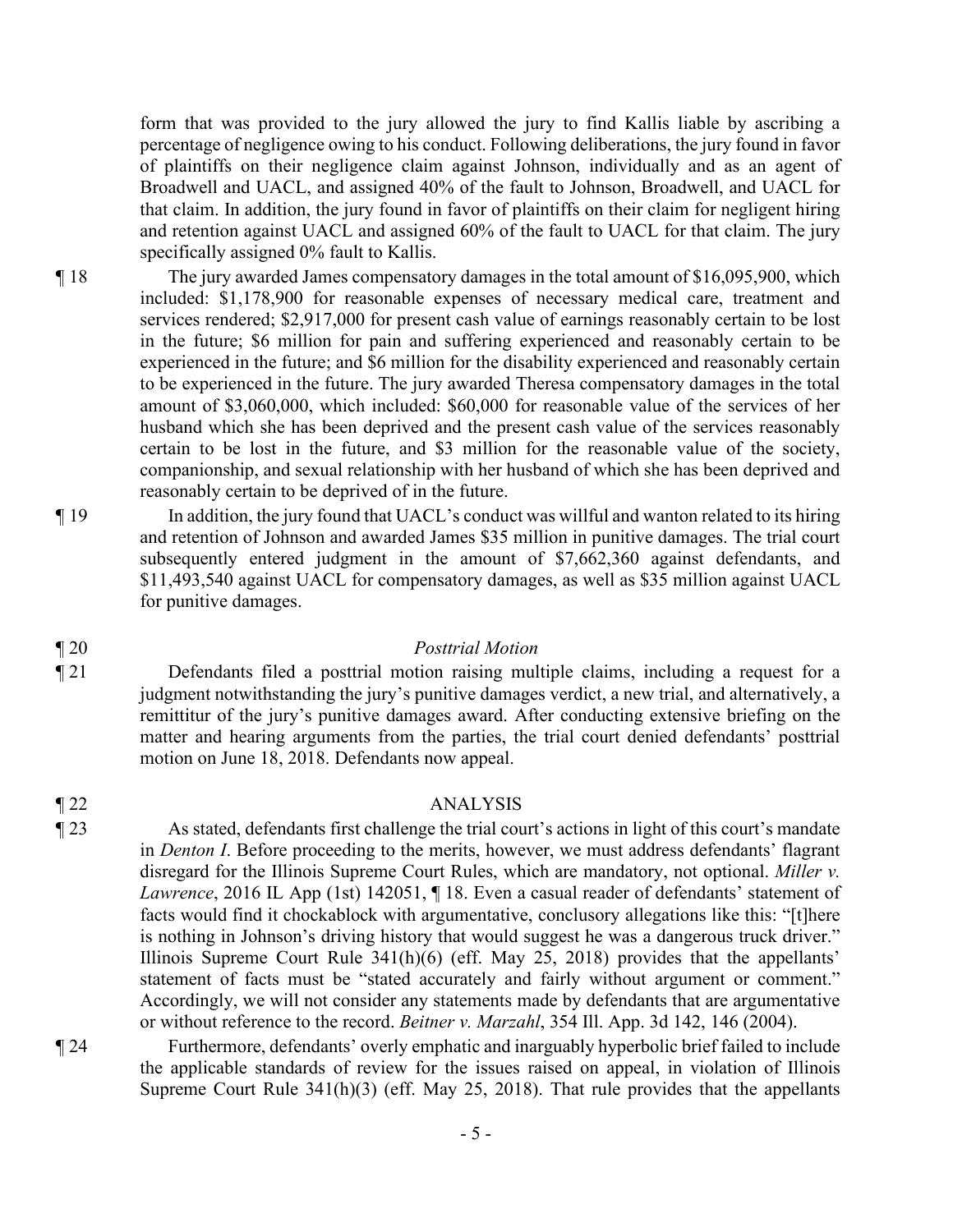"must include a concise statement of the applicable standard of review for each issue, with citation to authority." *Id.* And, where a standard of review was provided, it was erroneous. For example, in challenging the denial of their requests for a new trial and a remittitur, defendants provided only the *de novo* standard of review, when it is well settled that neither request for relief is reviewed under that standard, as will be discussed in more detail below. Undaunted, defendants' reply brief paid no heed to these "few minor technical deficiencies," in violation of Illinois Supreme Court Rule 341(j) (eff. May 25, 2018). We reemphasize that this court is not a repository into which appellants may foist the burden of argument and legal research. *Melamed v. Melamed*, 2016 IL App (1st) 141453, ¶ 21.

¶ 25 Defendants are not alone in this regard and have correctly observed that plaintiffs' brief violates Illinois Supreme Court Rule 341(a) (eff. May 25, 2018), insofar as the text appears to be printed in 11-point typeface, rather than the required 12-point minimum. Although apparently a minor deficiency, this error carries more weight given that plaintiffs failed to file a motion to submit their brief in excess of the required 50-page limit pursuant to Illinois Supreme Court Rule 341(b) (eff. May 25, 2018), and instead, elected to utilize the smaller typeface as an end run around our authority and the requirements. While we cannot condone these practices and caution all parties to refrain from such noncompliance going forward, we will proceed to consider the merits of defendants' appeal.

¶ 26 Denton I

¶ 27 Defendants contend that the trial court failed to adhere to this court's mandate in *Denton I* because the trial court applied Illinois law to the issue of damages when it excluded evidence under the collateral source rule. We disagree and proceed in our *de novo* review. See *People ex rel. Department of Transportation v. Firstar Illinois*, 365 Ill. App. 3d 936, 939 (2006).

¶ 28 Where, as here, this court's mandate remands for further proceedings consistent with the opinion, then the lower court must examine the content of the opinion and proceed in any manner that is not inconsistent with our judgment. See *id.*; *Pioneer Trust & Savings Bank v. Zonta*, 96 Ill. App. 3d 339, 344 (1981). Having carefully reviewed the record in light of *Denton I*, we cannot say that the trial court's actions were inconsistent with our judgment. *Cf. Aardvark Art, Inc. v. Lehigh/Steck-Warlick, Inc.*, 284 Ill. App. 3d 627, 632 (1996) (holding that the trial court failed to follow the reviewing court's mandate "for a new trial on the issue of damages only" by allowing the jury to address liability on remand).

¶ 29 In *Denton I*, we held that "the substantive law of Indiana" would apply in this case. *Denton I*, 2015 IL App (1st) 132905, 1 32. Our mandate therefore reversed the lower court's ruling in favor of Illinois substantive law and "remand[ed] for further proceedings consistent with this opinion." *Id.* It did not, however, provide the trial court with *specific* instructions as to how to proceed on the issue of damages. As such, the trial court had to examine our decision and proceed in any manner that was not inconsistent with it. We acknowledge our statement earlier in the opinion that "Indiana law governs the liability and damages issues in this case." *Id.*  $\blacksquare$  1. In the context of our analysis, however, that statement refers to Indiana law regarding the apportionment of damages for contribution liability. See *id.* ¶ 13 ("the two states present substantially different ways of apportioning fault and damages"). Compare *id.* ¶ 10 ("Under Illinois's joint and several liability law, if Johnson were found responsible for 25% of the damages caused to plaintiffs, then he could nonetheless be responsible for the full amount of damages."), with *id.* ¶ 11 ("Indiana, by contrast, maintains that defendants can only be held

- 6 -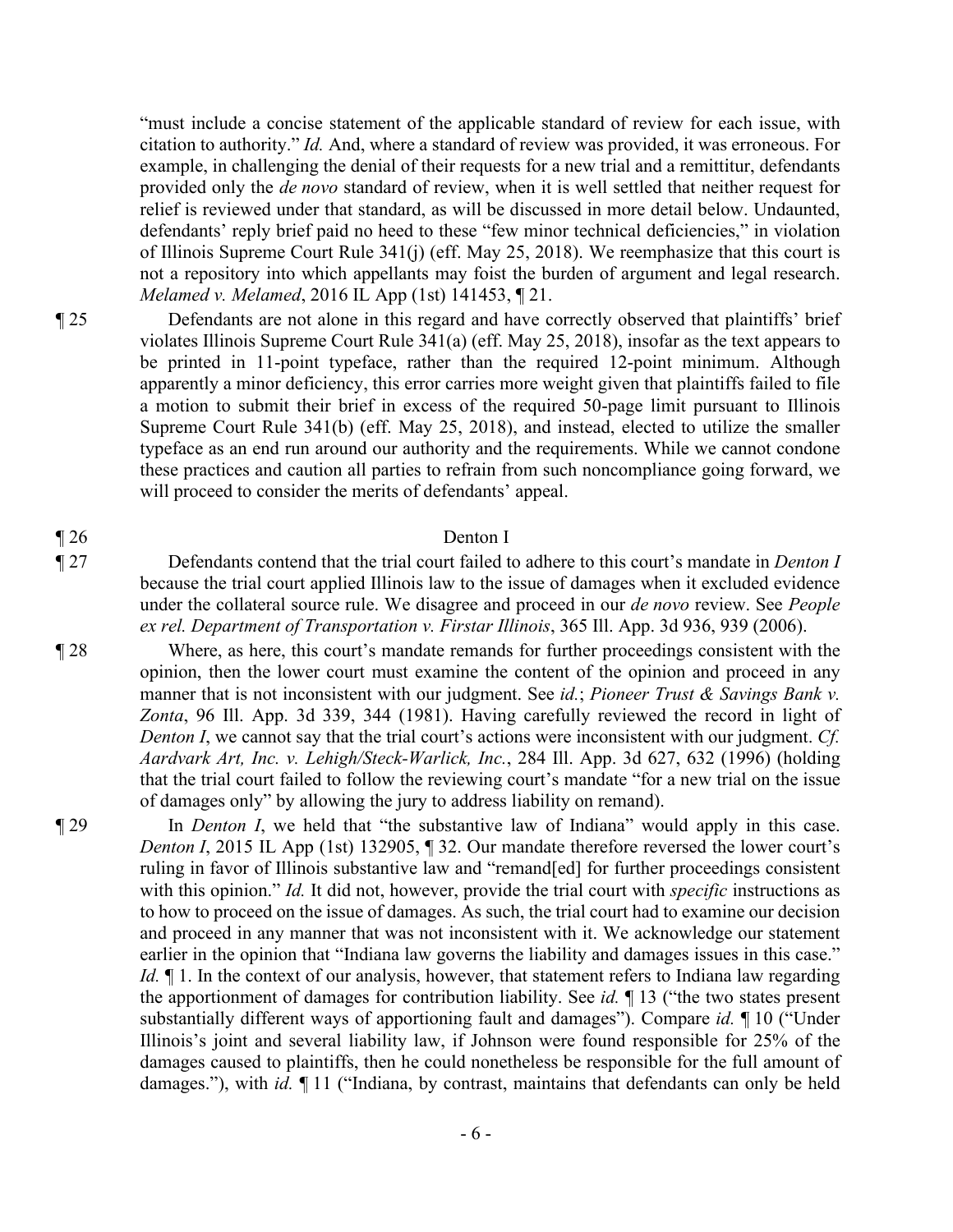severally liable for their own percentage of fault."). And notably, "Indiana law allows a defendant to prove the negligence of an absent or settling tortfeasor." *Id.*

¶ 30 It bears repeating that the two main issues defendants were focused on in the earlier appeal centered around the difference in each state's law as it related to contribution liability and the ability to have a nonparty's conduct addressed on the verdict form. Our ruling mandated that Indiana law as it related to several liability would be applied at trial and that Kallis's name would be on the verdict form pursuant to Indiana law. Ergo, defendants got just what they asked for. Here, the trial court applied Indiana law to the issues of contribution liability and apportionment of fault and damages. Furthermore, defendants were allowed to argue, albeit unsuccessfully, that the accident was caused entirely by Kallis's negligence in driving the wrong way on the interstate. Accordingly, we conclude that the trial court's actions conformed to our judgment and mandate.

¶ 31 Even assuming, *arguendo*, that the trial court's actions were improper, that is of no import as defendants' entirely specious argument ignores that the admissibility of damages is an evidentiary issue, which, in this case, is governed by Illinois law. The law of the forum governs the admissibility of a particular piece of evidence, particularly when that evidence is subject to exclusion under a local rule. *Christopherson v. Hyster Co.*, 58 Ill. App. 3d 791, 802 (1978); *People v. Saiken*, 49 Ill. 2d 504, 509 (1971); see Restatement of the Conflict of Laws § 597 (1934); see also Restatement of the Conflict of Laws § 597 cmt. a (stating that "the court at the forum applies the local rule of exclusion of evidence").

¶ 32 To that end, the trial court correctly barred testimony regarding the reduced rates providers accepted for James's medical treatment under the collateral source rule. In Illinois, the collateral source rule prevents defendants from introducing any evidence that plaintiffs' losses are subject to or have been covered by insurance or other independent sources. *Wills v. Foster*, 229 Ill. 2d 393, 399-400 (2008); *Arthur v. Catour*, 216 Ill. 2d 72, 78 (2005). Notably, in their motions for summary judgment and posttrial relief, defendants conceded that "[p]rocedural and evidentiary issues are governed by the law of the forum, in this case, the law of Illinois."<sup>4</sup> And, in their brief, defendants acknowledge that the trial court's rulings were consistent with Illinois law, which "prohibits a jury from knowing the reduced rates providers accept based on the collateral source rule." Accordingly, we find no error.

#### ¶ 33 *Negligent Hiring and Retention*

¶ 34 We also reject defendants' claim that a company's acceptance of vicarious liability for the alleged negligence caused by its employee categorically relieves that company of any additional liability for negligent hiring and retention, finding their reliance on *Sedam v. 2JR Pizza Enterprises, LLC*, 84 N.E.3d 1174, 1179 (Ind. 2017), misplaced.

<sup>4</sup> Interestingly, defendants insisted on applying Illinois law when it was to their benefit, arguing in their posttrial motion that: "Illinois Evidentiary Law Should Be Juxtaposed with Indiana Law and Result in Barring the Presentation of Prejudicial and Confusing Evidence about Mr. Johnson." *Cf. Powell v. Dean Foods Co.*, 2013 IL App (1st) 082513-B,  $\P$  101, 116-17 (holding that the introduction of the truck driver's prior bad acts was improper where there was no claim for punitive damages). Regardless, the jury in this case was instructed to consider any evidence of Johnson's prior convictions only insofar as it related to plaintiffs' negligent hiring and retention claim against UACL.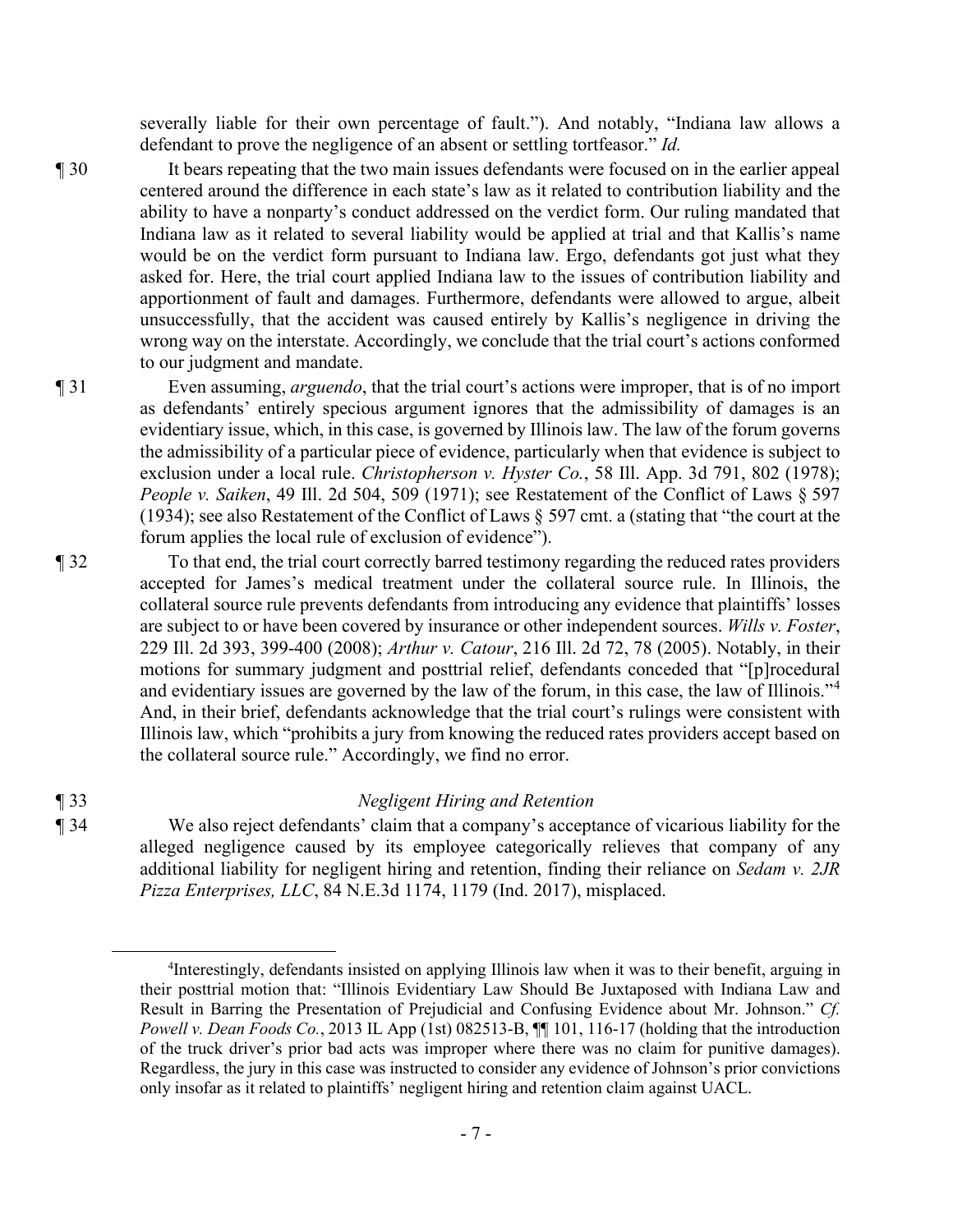- ¶ 35 Initially, we note that *Sedam* involved the lower court's summary judgment ruling on the plaintiffs' negligent hiring and retention claim, not a jury's damages award assessed on that claim. *Id.* at 1176. In any event, while the *Sedam* court found that generally, a claim for negligent hiring and retention may not be pursued in conjunction with a negligence claim under the doctrine of *respondeat superior* when an employer admits liability, it also acknowledged that both claims have been permitted under "special circumstances." See *id.* at 1177-78 (finding that special circumstances likely exist when ordinary *respondeat superior* principles would fail). As noted by the *Sedam* court, that exception was delineated in *Tindall v. Enderle*, 320 N.E.2d 764, 768 (Ind. Ct. App. 1974).<sup>5</sup> *Sedam*, 84 N.E.3d at 1177-78. There, the *Tindall* court explained that "[t]he sole possible advantage to the pursuit of a negligent hiring theory in cases such as that before us would be the potential assessment of punitive damages." *Tindall*, 320 N.E.2d at 768.
- ¶ 36 In Indiana, punitive damages cannot be imposed against an employer "strictly on the basis of *respondeat superior* for an employee's misconduct." *Estate of Mayer v. Lax, Inc.*, 998 N.E.2d 238, 261 (Ind. Ct. App. 2013). Conversely, "there must be evidence of positive or collusive action by the employer," as Indiana has adopted the Restatement (Second) of Torts for vicarious liability. *Id.* at 260-61. Section 909(b) provides, in relevant part, that punitive damages may be properly awarded against a principal because of an act by an agent where "the agent was unfit and the principal or a managerial agent was reckless in employing or retaining him." Restatement (Second) of Torts § 909(b) (1979). That rule "results from the reasons for awarding punitive damages, which make it improper ordinarily to award punitive damages against one who himself is personally innocent and therefore liable only vicariously." *Id.* § 909 cmt. b.

¶ 37 As set forth above, defendants were allowed to argue that Kallis was the "sole protagonist" in this case and that his actions, not Johnson's, were responsible for plaintiffs' injuries. Had defendants been successful, plaintiffs' *respondeat superior* claim likely would have failed as it was contingent upon finding Johnson negligent. Moreover, without their negligent hiring and retention claim, plaintiffs would have been unable to seek punitive damages against UACL under Indiana law. Based on the foregoing, we conclude that "special circumstances" existed in this case. Accordingly, we find no error.

### ¶ 38 *Punitive Damages Award*

¶ 39 Defendants contend that the trial court erroneously denied their motion for a directed verdict and posttrial relief<sup> $6$ </sup> because the punitive damages award is unsupported by the evidence. Specifically, they argue that plaintiffs failed to show UACL consciously disregarded a known safety risk by employing Johnson. Contrarily, plaintiffs argue that Johnson was the proverbial accident waiting to happen.

¶ 40 There are well-established standards to be used in determining whether a directed verdict, judgment notwithstanding the verdict, or a new trial should be granted. *Maple v. Gustafson*,

<sup>5</sup> The *Sedam* court reaffirmed *Tindall*, finding it "controlling." *Sedam*, 84 N.E.3d at 1178.

<sup>&</sup>lt;sup>6</sup>To the extent defendants assert that the circuit court erred in denying summary judgment on plaintiffs' punitive damages claim, this issue was decided at trial; thus, any error in that denial merged into the final judgment. *Mansmith v. Hameeduddin*, 369 Ill. App. 3d 417, 425 (2006). Accordingly, their claim is not subject to our review. *Id.*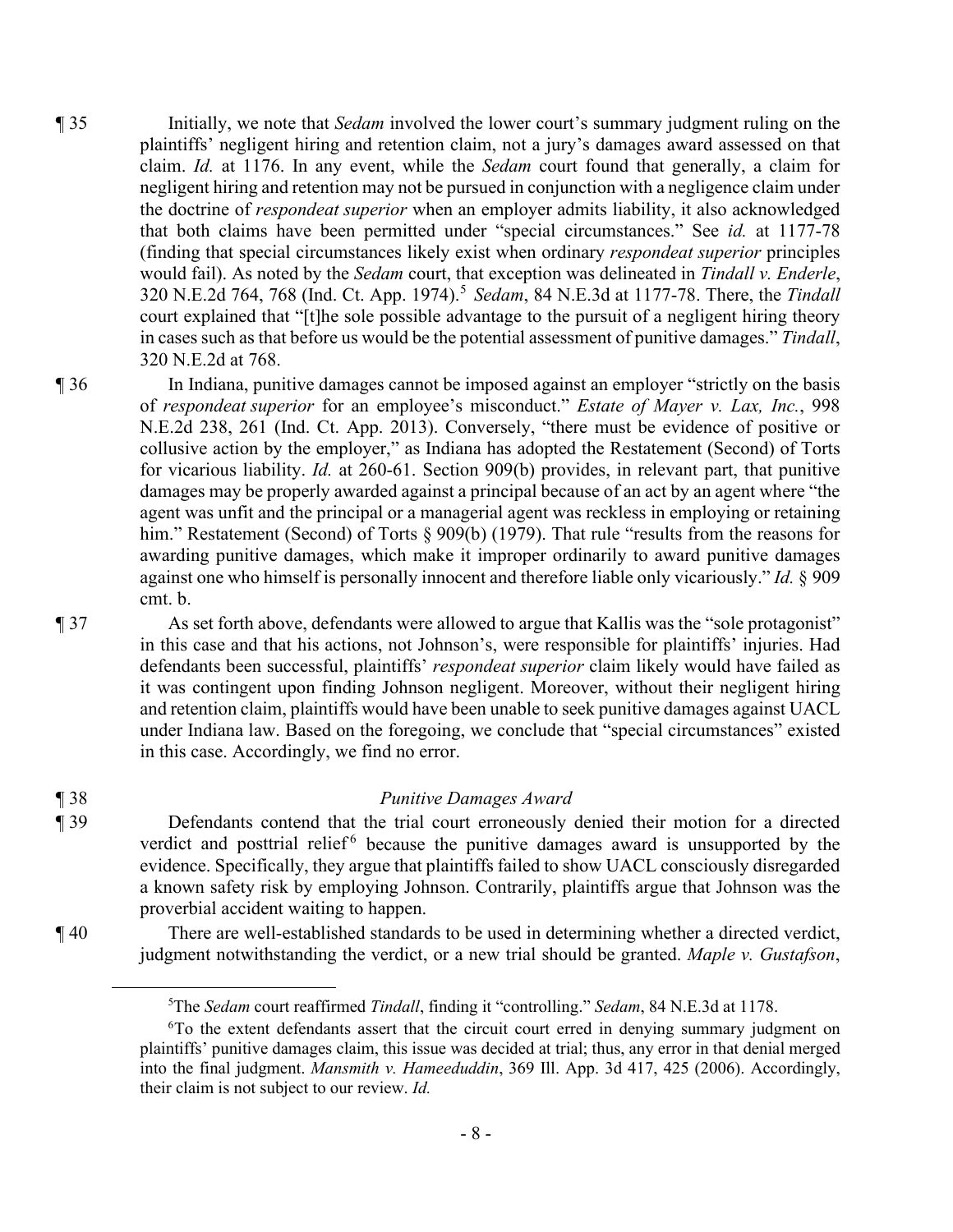151 Ill. 2d 445, 453 (1992). A directed verdict or judgment notwithstanding the verdict is appropriate only when all of the evidence, when viewed in the light most favorable to the nonmoving parties, so overwhelmingly favors the movants that no contrary verdict based on that evidence could ever stand. *Id.* (citing *Pedrick v. Peoria & Eastern R.R. Co.*, 37 Ill. 2d 494, 510 (1967)). Simply put, a judgment notwithstanding the verdict should not be granted unless there is a total failure or lack of evidence to prove any necessary element of the plaintiffs' case. *Neuhengen v. Global Experience Specialists, Inc.*, 2018 IL App (1st) 160322, ¶ 132. In contrast, a motion for a new trial should not be granted unless the jury's verdict is against the manifest weight of the evidence, *i.e.*, only when the opposite conclusion is clearly evident or the jury's findings are unreasonable, arbitrary, and not based upon any of the evidence. *Id.* ¶ 76.

¶ 41 In Indiana, punitive damages may be awarded upon a showing of "willful and wanton misconduct, which, under existing conditions, the [defendant] knows will probably result in injury." *Gray v. Westinghouse Electric Corp.*, 624 N.E.2d 49, 54 (Ind. Ct. App. 1993). Notably, "[w]illful and wanton misconduct need not include malice or intent to injure." *Id.* at 54-55. And, punitive damages are justified when the defendant's conduct amounts to gross negligence, not resulting from a mistake of law or fact, honest error of judgment, overzealousness, mere negligence or other noniniquitous human failing. *Id.* at 55; *Westray v. Wright*, 834 N.E.2d 173, 179-80 (Ind. Ct. App. 2005). The Indiana Supreme Court has defined gross negligence as a "conscious, voluntary act or omission in reckless disregard of … the consequences to another party." (Internal quotation marks omitted.) *Westray*, 834 N.E.2d at 180.

¶ 42 Here, defendants have not shown that there was insufficient evidence to support the jury's punitive damages award. As set forth above, the jury was presented with extensive evidence regarding Johnson's history prior to applying at UACL, as well as UACL's internal safety policies. Despite Johnson's history, UACL nevertheless hired him, even though doing so violated its own company policies.<sup>7</sup> *Cf. id.* at 181 (holding that there was insufficient evidence to support the jury's punitive damages award based on wrongful hiring where the driver was qualified under the company's exceptionally strict standards). To the extent defendants argue that Johnson's history never involved substantially similar conduct to that at issue here, this is belied by Moat's testimony that Johnson's felony conviction was "directly related" to his occupation as a professional truck driver.

¶ 43 Furthermore, UACL retained Johnson after he continued to violate its policies and specifically neglected to monitor Johnson's commercial driver's license or motor vehicle record after he was hired. That failure resulted in Johnson driving a truck on a suspended license when he hit James. Given the foregoing, we cannot say that the jury's punitive damages

<sup>&</sup>lt;sup>7</sup>In arguing that evidence showing an employer violated its own company policy is insufficient to support an award of punitive damages, defendants' reliance on *Wanke v. Lynn's Transportation Co.*, 836 F. Supp. 587, 601-02 (N.D. Ind. 1993), is misplaced and not binding on us or our supreme court. See *Mekertichian v. Mercedes-Benz U.S.A., L.L.C.*, 347 Ill. App. 3d 828, 835 (2004); *cf. Wanke*, 836 F. Supp. at 601-02 (where the employer violated its company policy by hiring a driver with less than two years' experience, the court found there was insufficient evidence that the driver was inherently unsafe or that the employer knowingly hired an unsafe driver to justify the imposition of punitive damages).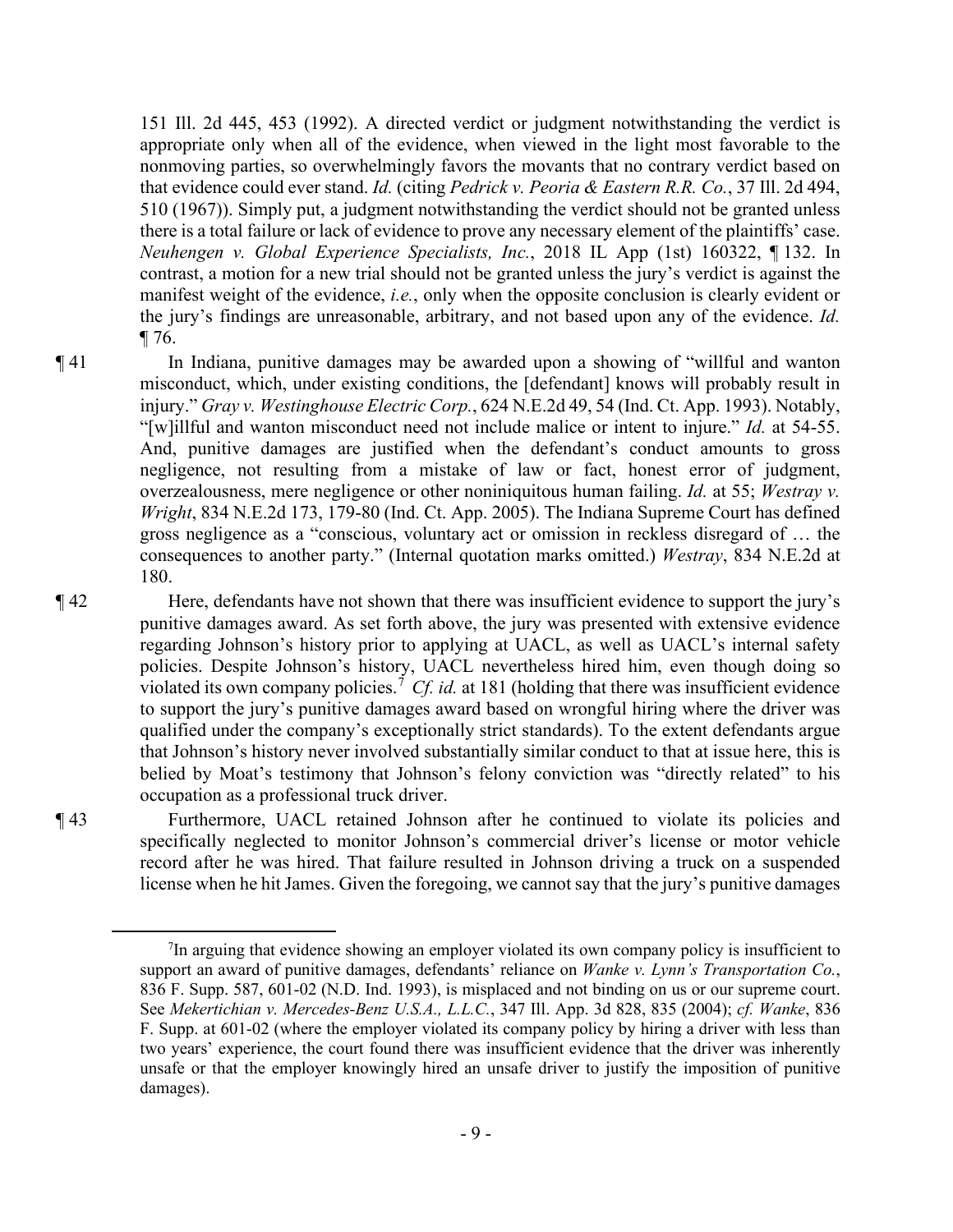verdict was against the manifest weight of the evidence or that the evidence was insufficient to support the award.

 $\P$  44 In the same vein, we reject defendants' claim that the jury's verdict is against the manifest weight of the evidence because it failed to assign any fault to Kallis. To set aside the jury's verdict on that basis, defendants would have this court substitute its view for that of the jury, which clearly did not believe that Kallis's conduct was a cause of the accident between Johnson and James's vehicles. Thus, the jury in this case clearly disagreed with defendants' oft-stated position that Kallis was the "principal protagonist in the accident." More importantly, our observation in *Denton I* that Kallis "was the precipitating factor in the accident" was the product of arguments made by defense counsel in their brief that largely stemmed from a police report that was inaccurate, misleading, and was never admitted into evidence at trial. According to defendants, that police report had stated:

> "*Once at the 225 MM, V1 [Kallis] caused a major crash.* \*\*\* Both V4 [Byro] and V5 [Harris] slowed to avoid V1 [Kallis]. Both V4 and V5 moved to the right to allow [Kallis] by and pass. As this was happening, V3 [Denton] did not see what was going on and struck V4 in his \*\*\* tires and fuel tank on the V4's driver side. V4 pulled onto the emergency lanes and came to a stop. [Denton] was in the middle of I-65 after hitting V4. V2 [Johnson] rear-ended [Denton] and shoved [Denton] into the rear trailer of V5. V5 came to a rest in the passing lane of I-65." (Emphasis added.)

Conversely, Kallis caused two vehicles to swerve off the road, neither of which crashed into other vehicles. Michael Twardak, the driver of one of those vehicles, had swerved off to the left, where he "ran into the police turn-around \*\*\* and landed in a snow pile." Matthew Singan, the other driver, had swerved to the right, where he hit the guardrail, but then pulled off the highway and called the police from a nearby gas station. Additionally, Johnson testified that he had "no idea" there was a wrong-way driver when he crashed into James, who incidentally was driving in the left lane, not the middle, of the two-lane highway. Furthermore, Johnson's testimony was corroborated by Moat, who confirmed that UACL's internal accident report indicated Johnson had no knowledge of a wrong-way driver, as set forth above.

¶ 45 Similarly, we reject defendants' claim that the jury was required to "apportion fault to Kallis because he drove his car in violation of the law." But *cf. First Springfield Bank & Trust v. Galman*, 188 Ill. 2d 252, 257, 260-61 (1999) (holding that the defendants' illegally parked truck constituted a condition, as opposed to a legal cause, that made the plaintiff's injury possible by the subsequent third party). Under Illinois and Indiana law, it is well settled that where a party's alleged negligence merely furnishes a condition by which the subsequent injury producing acts of another are made possible, the existence of the first condition cannot be the proximate cause of the injuries but is a remote cause. *Id.*; see also *Walker v. Jones*, 511 N.E.2d 507, 509 (Ind. Ct. App. 1987). As established *supra*, there was sufficient evidence to support the jury's verdict that assigned no fault to Kallis, and defendants have offered only speculation that the jury disregarded the instructions on that basis.<sup>8</sup> Accordingly, we conclude that the jury's verdict was not against the manifest weight of the evidence.

<sup>&</sup>lt;sup>8</sup>We note that during oral argument, defense counsel conceded that Kallis's violation of the Indiana Code or Federal Motor Carrier Safety Regulations could be excused if that violation constituted a condition, rather than a legal cause, that made plaintiffs' injuries possible by the subsequent acts of Johnson.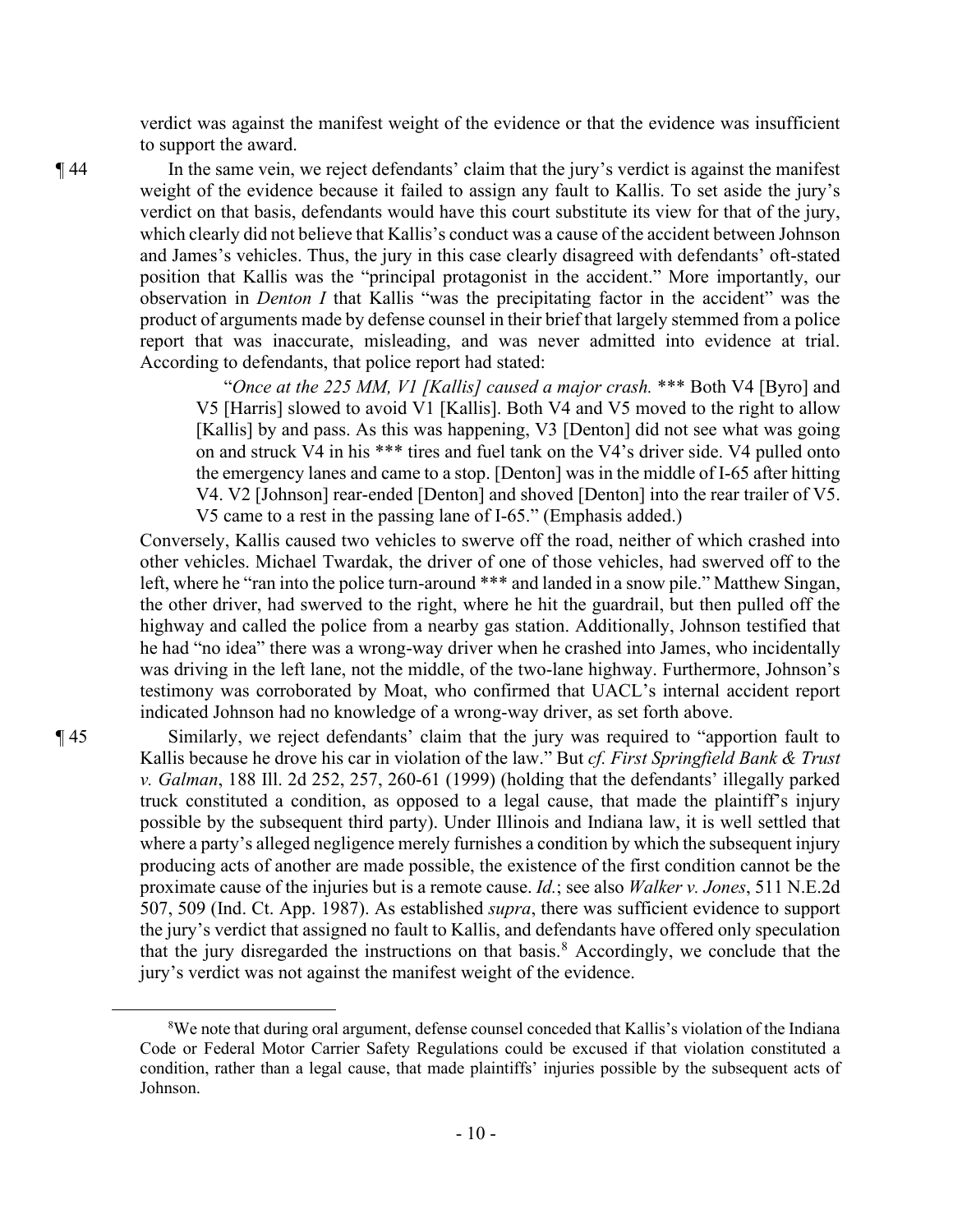- ¶ 46 This does not end our analysis of this issue, however, as defendants alternatively contend that the jury's award of \$35 million for punitive damages was unconstitutionally excessive. Plaintiffs respond, and we agree, that defendants have forfeited this issue by failing to raise it in their posttrial motion. A posttrial motion must set forth the specific grounds for any alleged error and where the parties fail to raise an issue in their motion for posttrial relief, that issue is forfeited on appeal. *Calabrese v. Benitez*, 2015 IL App (3d) 130827, ¶ 21; *Brown v. Decatur Memorial Hospital*, 83 Ill. 2d 344, 348-49 (1980). As noted by the trial court in ruling on their posttrial motion, defendants "didn't make an argument \*\*\* about excessive punitive damages, just that the punitive damages award was driven by the mistakes in the closing argument." Accordingly, we conclude that defendants have forfeited their claim.
- ¶ 47 Forfeiture aside, defendants have not demonstrated that the jury's punitive damages award is excessive. It is well settled that the amount of damages to be assessed is quintessentially a question of fact for the jury to determine. *Neuhengen*, 2018 IL App (1st) 160322, ¶ 169. As such, we will not reverse a jury's award of punitive damages unless it is against the manifest weight of the evidence, *i.e.*, only when the amount awarded is so excessive that it demonstrates passion, partiality, or corruption on the part of the jury. *Leyshon v. Diehl Controls North America, Inc.*, 407 Ill. App. 3d 1, 13 (2010). Having determined that the jury's punitive damages award was not against the manifest weight of the evidence, we conclude the trial court properly denied defendants' request for a remittitur.
- ¶ 48 Defendants also contend that plaintiffs' counsel engaged in a pattern of misconduct during closing argument by making several improper comments that substantially prejudiced defendants. Defendants thus contend that the cumulative effect of those comments warrants a new trial. Improper comments do not constitute reversible error unless they were so prejudicial that defendants were deprived of a fair trial. *Clarke v. Medley Moving & Storage, Inc.*, 381 Ill. App. 3d 82, 95 (2008). Furthermore, we will not reverse a trial court's determinations regarding the prejudicial effect of comments made during closing argument absent a clear abuse of discretion. *Id.*
- ¶ 49 First, defendants argue that plaintiffs' counsel inflamed the jury by referring to the now infamous pedophilic priest scandal, relying on the decision in *Copeland v. Stebco Products Corp.*, 316 Ill. App. 3d 932, 947-48 (2000). We find *Copeland* distinguishable. There, the plaintiff's counsel repeatedly referred to the Rachel Barton case during closing argument and compared the facts of that case, which were not in evidence, to those of the plaintiff's case. *Id.* After the trial court sustained two objections, the plaintiff's counsel, nonetheless, continued to make comparisons that were also not based on the evidence. *Id.* at 948. The *Copeland* court ultimately held that the "repeated reference[s] directly or indirectly to the Rachel Barton case, even after objections were sustained," constituted reversible error. *Id.* at 948-49.
- ¶ 50 In contrast, here, plaintiffs' counsel made one broad reference to the widespread pedophilic priest scandal: "[t]hat's like having \*\*\* a pedophile [*sic*] priest be transferred from one Archdiocese to the other." He also did not refer to a specific case, despite defendants' suggestion that the comment clearly implicated a particular case that was then in the news. Moreover, the trial court immediately sustained defendants' objection and instructed the jury to disregard plaintiffs' counsel's statement. And, while that statement would surely have been better left unsaid, we find that any prejudicial impact of this alleged error was cured. See *First National Bank of La Grange v. Glen Oaks Hospital & Medical Center*, 357 Ill. App. 3d 828, 841 (2005).